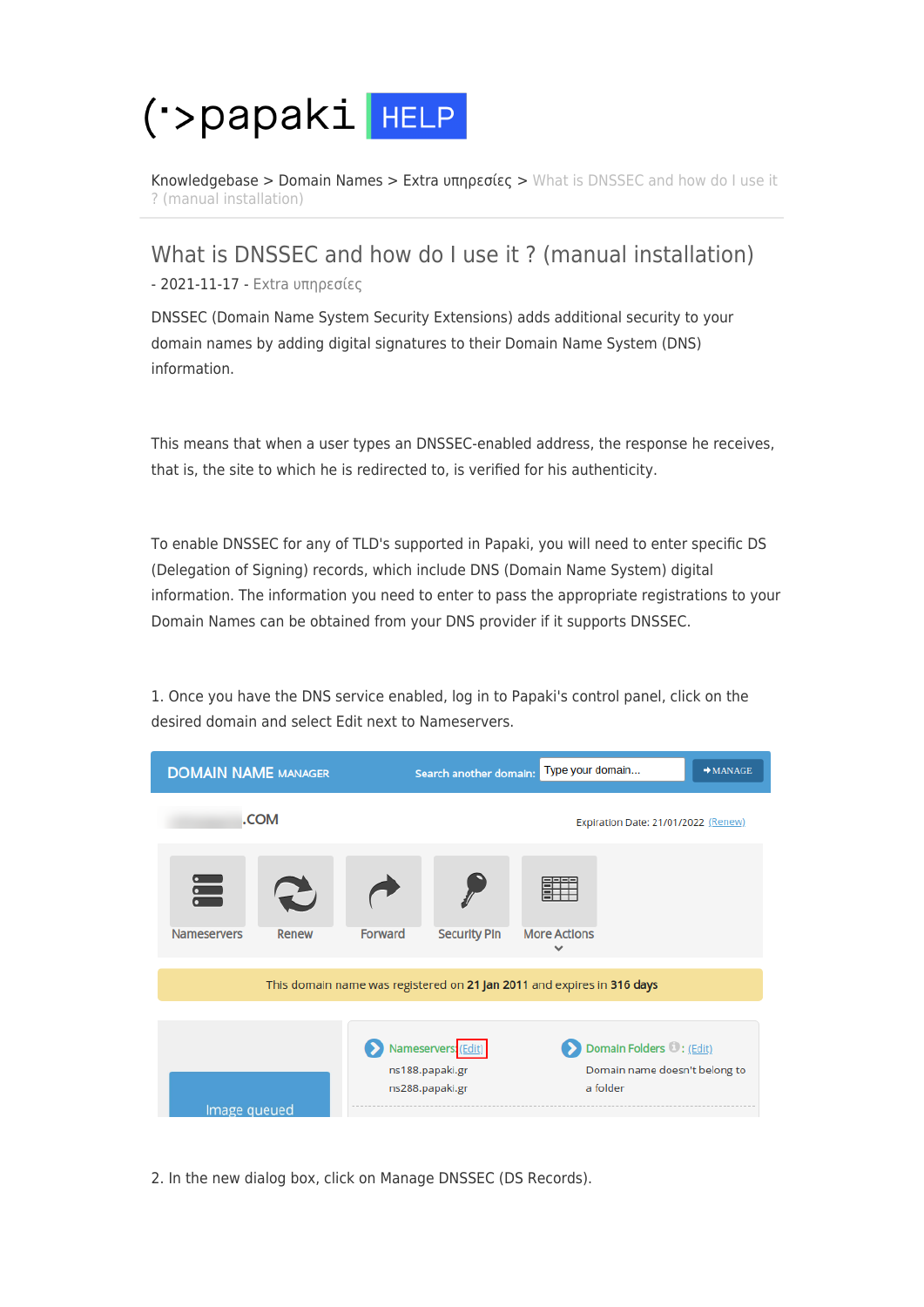| <b>Nameservers</b> |                                            |    |                                                                                                                                                                                                                                                                                                                                             |  |
|--------------------|--------------------------------------------|----|---------------------------------------------------------------------------------------------------------------------------------------------------------------------------------------------------------------------------------------------------------------------------------------------------------------------------------------------|--|
|                    | <b>Manage Nameservers (ippokratis.com)</b> |    |                                                                                                                                                                                                                                                                                                                                             |  |
| ippokratis.com     |                                            |    | Manage DNSSEC (DS Records)                                                                                                                                                                                                                                                                                                                  |  |
| ۰<br>۰<br>۰        |                                            |    | Please insert the nameservers of your option to the selected domain names.<br>If you wish to create your own nameservers, insert them at the following fields and click 'Continue'.<br>At the next page you will be asked to insert the nameservers IPs<br>If you want to delete nameservers, just delete their address and click continue. |  |
|                    | .papaki.gr<br>ns                           | or | [Select from the excisting Nameserves]<br>v                                                                                                                                                                                                                                                                                                 |  |
| 2.                 | ns. .papaki.gr                             | or | [Select from the excisting Nameserves]                                                                                                                                                                                                                                                                                                      |  |
| 3.                 |                                            | or | [Select from the excisting Nameserves]<br>v                                                                                                                                                                                                                                                                                                 |  |
| 4.                 |                                            | or | [Select from the excisting Nameserves]<br>v<br>Add                                                                                                                                                                                                                                                                                          |  |
|                    |                                            |    | Continue                                                                                                                                                                                                                                                                                                                                    |  |

3. Select Add New DS Registration. In the Key Tag, Algorithm and Digest or Public Key fields (it depends on your domain's TLD), fill in the information provided by your Hosting provider and click on Import.

Note: For security reasons, we would like to inform you that algorithms 3-7 versions is no longer be supported by our infrastructure since they use SHA-1 hashing and it is not secure. We use algorithms 8 & 13 versions.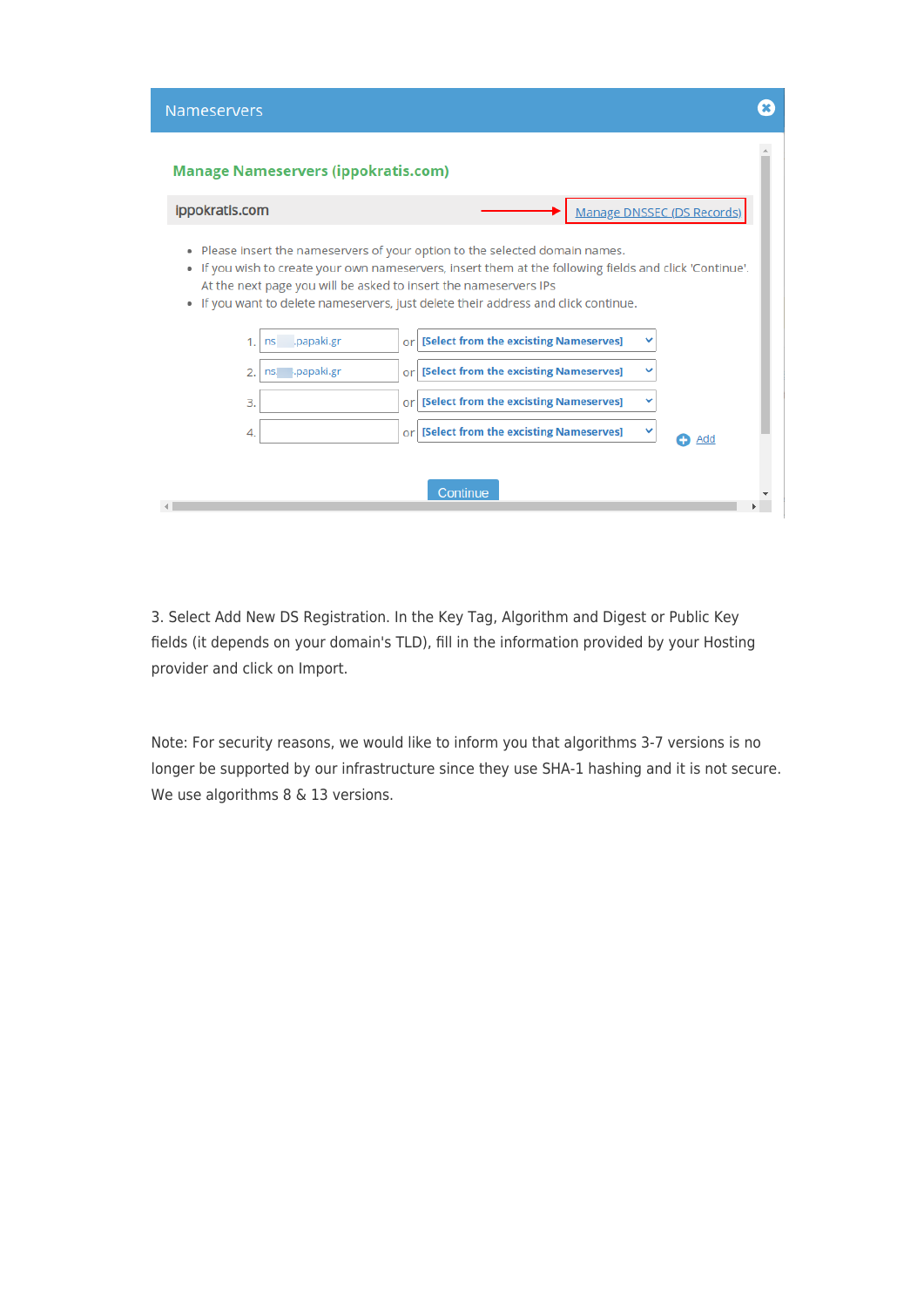| <b>Nameservers</b>         |                                   |               |                                     | Œ) |
|----------------------------|-----------------------------------|---------------|-------------------------------------|----|
|                            | <b>Manage DNSSEC (DS Records)</b> |               |                                     |    |
| ippokratis.com             |                                   |               | <b>Return to Manage Nameservers</b> |    |
| <b>Key Tag</b>             | Algorithm                         | <b>Digest</b> | <b>Public Key</b>                   |    |
|                            | No DS records found.              |               |                                     |    |
| Add New DS Record          |                                   |               |                                     |    |
| Key Tag <sup>(0</sup> :    |                                   |               |                                     |    |
| Algorithm <sup>(0)</sup> : | RSA-SHA256 (8)<br>v               |               |                                     |    |
| Digest <sup>(0</sup> :     |                                   |               |                                     |    |
| Public Key <sup>(0</sup> : | Not Supported                     |               |                                     |    |
|                            |                                   | <b>ADD</b>    |                                     |    |

2. Ensure that fields 1 and 2 are filled with your domain's nameservers and select Continue.

| <b>Nameservers</b>     |           |                                                                                                                                                                                                                                                                                                                                                   |  |
|------------------------|-----------|---------------------------------------------------------------------------------------------------------------------------------------------------------------------------------------------------------------------------------------------------------------------------------------------------------------------------------------------------|--|
| . .                    |           |                                                                                                                                                                                                                                                                                                                                                   |  |
|                        |           | • Please insert the nameservers of your option to the selected domain names.<br>• If you wish to create your own nameservers, insert them at the following fields and click 'Continue'.<br>At the next page you will be asked to insert the nameservers IPs<br>. If you want to delete nameservers, just delete their address and click continue. |  |
| 1.<br>ns               | papaki.gr | Or [Select from the excisting Nameserves]                                                                                                                                                                                                                                                                                                         |  |
| $\overline{2}$ .<br>ns | papaki.gr | Or [Select from the excisting Nameserves]                                                                                                                                                                                                                                                                                                         |  |
| 3.                     |           | [Select from the excisting Nameserves]<br>or l                                                                                                                                                                                                                                                                                                    |  |
| 4.                     |           | Or [Select from the excisting Nameserves]<br>Add                                                                                                                                                                                                                                                                                                  |  |
|                        |           | Continue                                                                                                                                                                                                                                                                                                                                          |  |

3. After doing all of the above, it will take up to 48 hours to update the service.